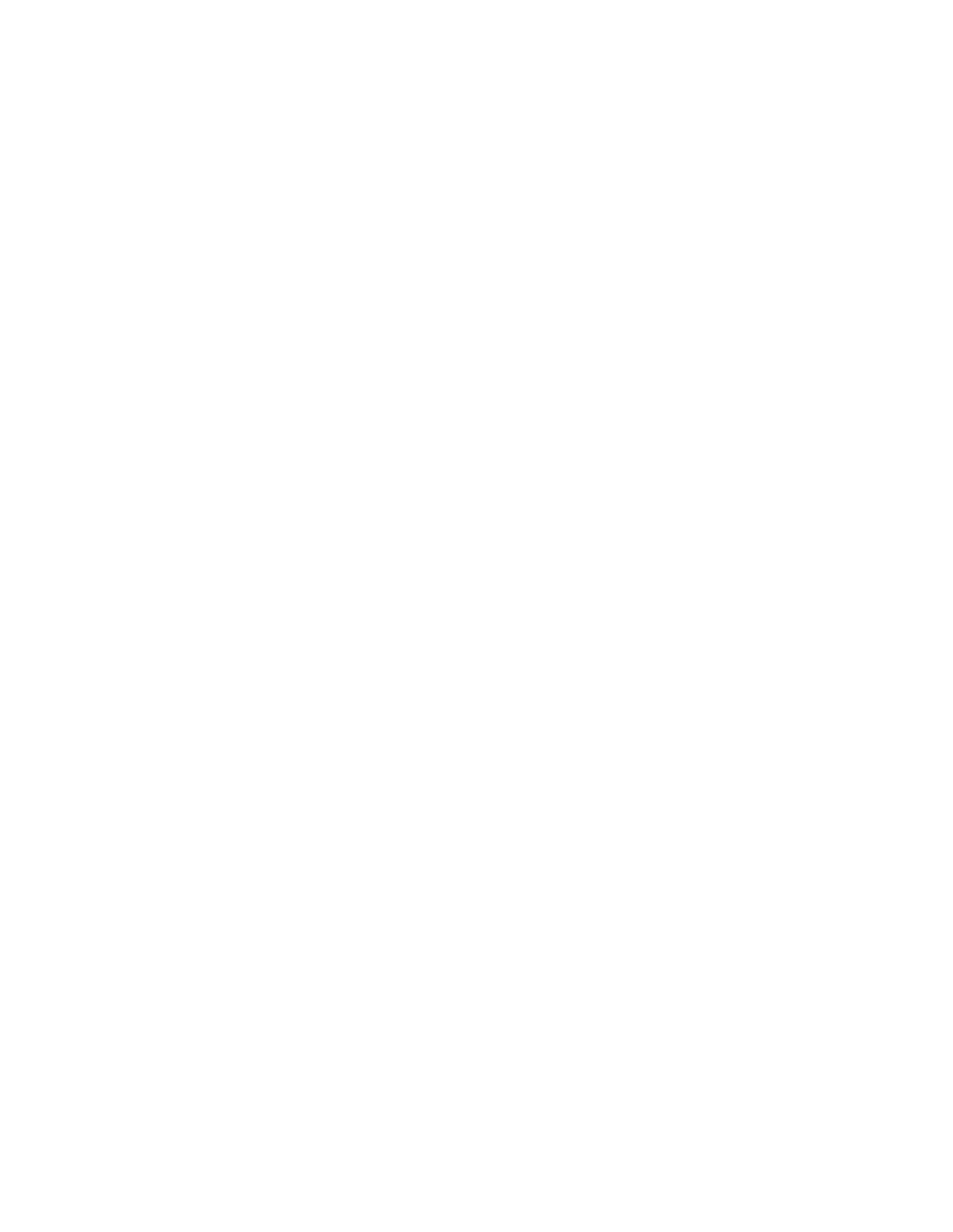## Table of Contents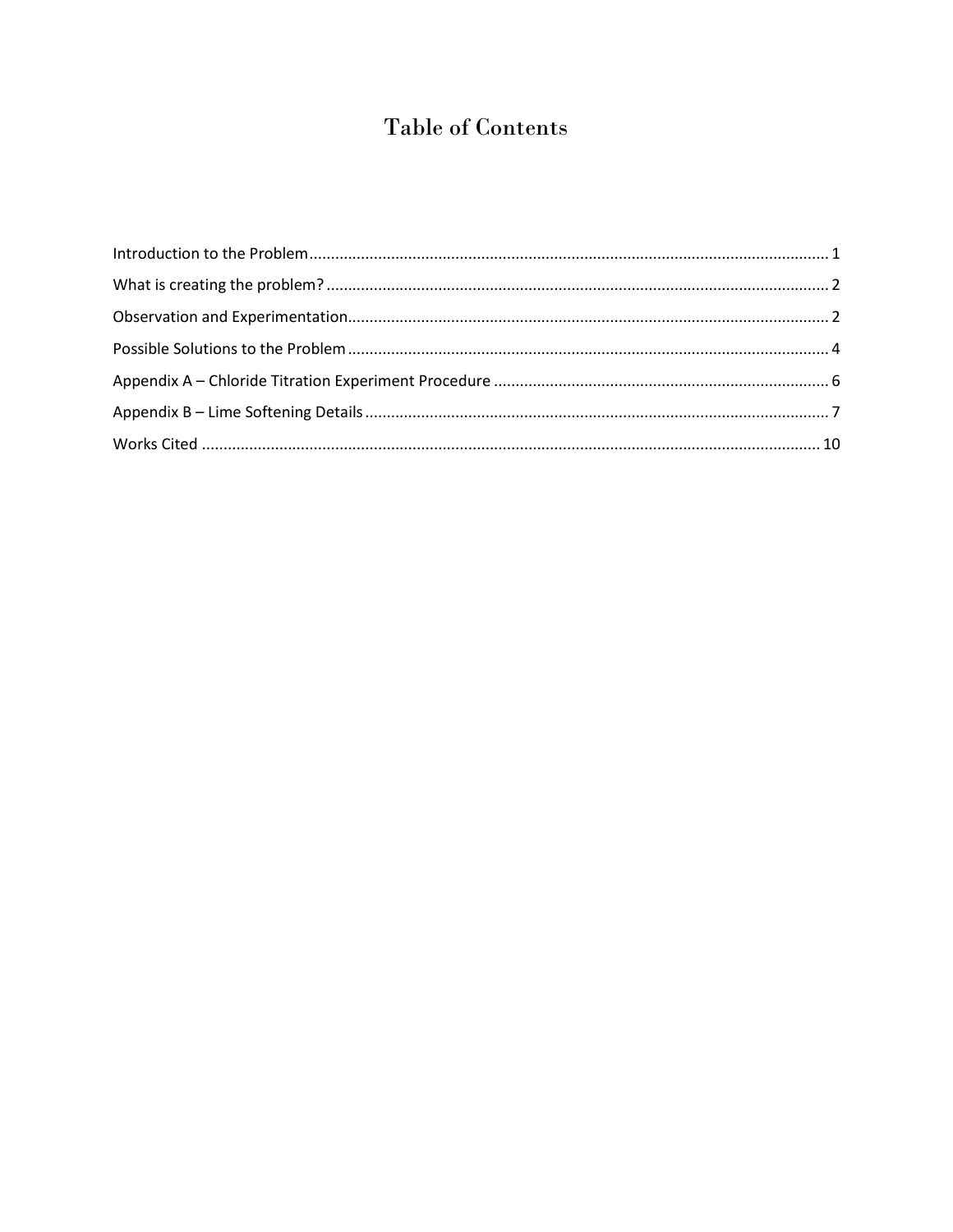### **The Effects of Chloride from Waste Water on the Environment**

#### <span id="page-3-0"></span>**Introduction to the Problem**

 $\overline{\phantom{a}}$ 

The purpose of this project is to measure the amount of chloride being deposited into the Pomme de Terre River due to household water softening units. Morris drains its water from sewage treatment ponds into the Pomme de Terre River. This action doesn't just cause issues locally; the Pomme de Terre River watershed deposits all that enters it elsewhere, draining an area of 875 square miles in agricultural regions of Minnesota, and eventually flowing into Marsh Lake on the Minnesota River.



*Figure 1: Morris Sewage Treatment Ponds*

Morris has five sewage stabilization ponds that work as a system. Sewage is transmitted to the first pond and then starts to settle, then is moved to one of the four other settling ponds to do its final settling. The pond is then cleared to be released into the Pomme de Terre River system. After the pond is drained, new wastewater is pumped into it to start the process all over.

Proper water quality is crucial to the protection of the natural habitats of fish, bugs, bird, and plant communities. To protect the river from harmful pollutants, the Minnesota Pollution Control Agency (MPCA) recently presented a new regulation on chloride levels in sewage treatment plants. This new regulation aims to secure the health of Morris' ecosystems.<sup>1</sup>

Chloride is categorized as a pollutant for many reasons. Chloride is necessary for water habitats to thrive, yet high levels of chloride can have negative effects on an ecosystem. Chloride may impact freshwater organisms and plants by altering reproduction rates, increasing species mortality, and changing the characteristics of the entire local ecosystem. In addition, as chloride filters down to the water table, it can stress plant respiration and change the quality of our drinking water. The City of Morris is seeking to take action on the problem of chloride pollution in order to protect its water and environment.

 $^1$  The 1972 amendments to the Federal Water Pollution Control Act (known as the Clean Water Act or CWA) provide the statutory basis for the NPDES permit program and the basic structure for regulating the discharge of pollutants from point sources to waters of the United States (NPDES.)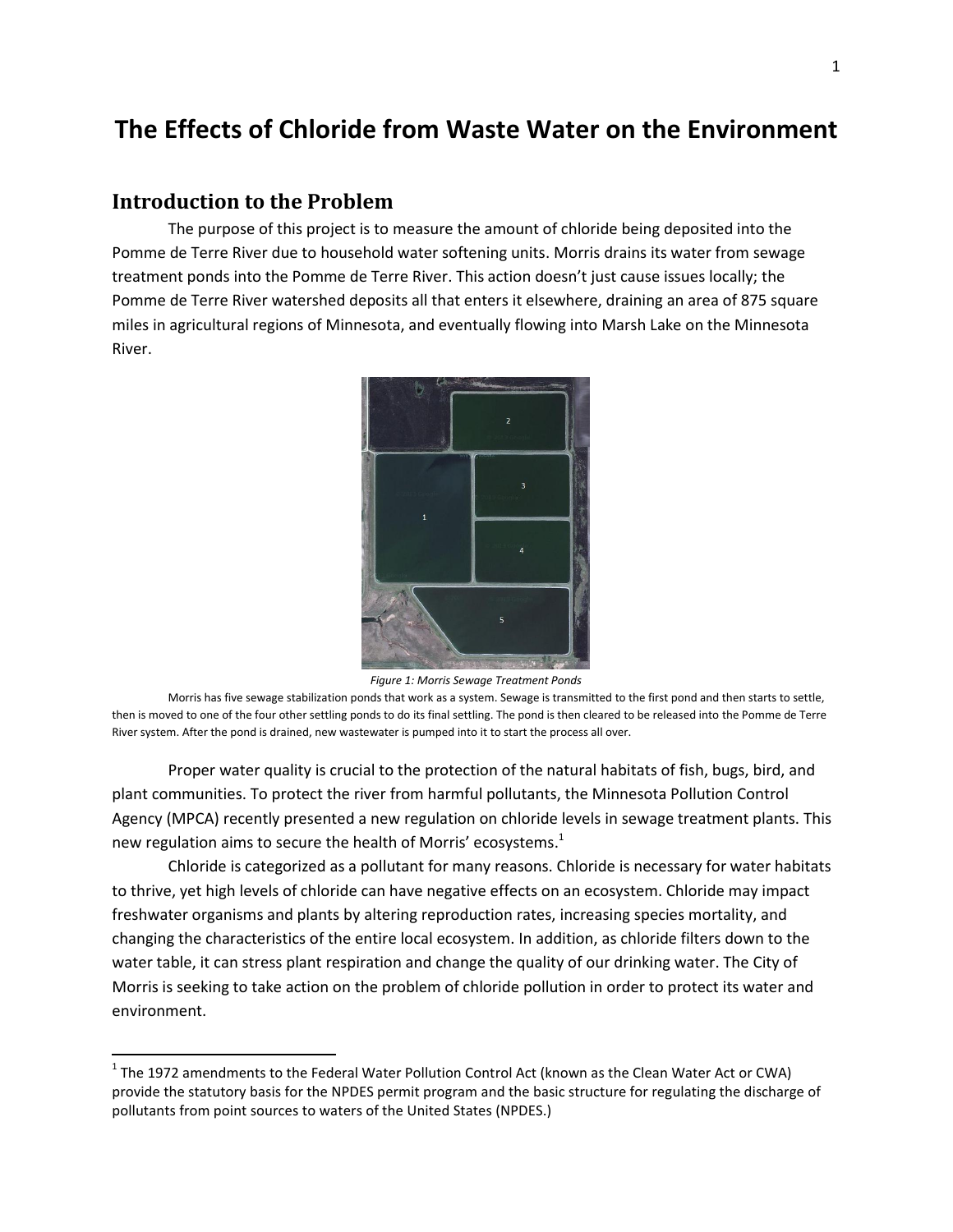Morris is required by law to comply with MPCA standards for water quality.<sup>2</sup> The MPCA's chloride standard for sewage treatment ponds is 230 milligrams per liter (mg/L.) Morris's sewage ponds have a chloride level of over 700 mg/L. In order to comply with the new regulations, the City of Morris has been working to understand the source of the high chloride levels in its wastewater treatment plant. This report represents a part of those efforts. By complying with MPCA regulations, Morris will not only avoid possible future legal penalties, but also create better water quality in the river for everyone to enjoy.

#### <span id="page-4-0"></span>**What is creating the problem?**

A main cause of this issue of pollution is the usage of home water softeners. Morris has heavy limestone layers in its aquifer, which deposit minerals into the water that reaches residents, giving Morris its "hard water." Hard water means the water is high in minerals. These minerals affect the taste of water, as well as pipes in residences and home appliances. Softened water reduces the formation of hard water scale which encrusts water heaters, hot water pipes, shower heads, and water-using appliances. This scale can cause premature maintenance and failure. Therefore, water softening is an essential process for Morris residents, as Morris's water is about 40-45 grains of hardness per gallon, one of the highest rates of water hardness in Minnesota.

Water softeners use salt to separate minerals from water. The primary salt utilized in home water softeners is sodium chloride (NaCl), a naturally occurring and commonly used substance. NaCl (commonly called "table salt") normally breaks down into sodium (Na+) and chloride (Cl-) ions. The used salt from water softeners is discharged into the city's sewage system, which eventually returns to Morris's sewage ponds, and ultimately, the Pomme De Terre River.

It is important to understand that households are not the only contributors to this issue. Much of the land in and around Morris is utilized for agricultural production. Oftentimes, agricultural waste contributes to pollution. Agricultural waste can contain biological waste, solid waste, hazardous waste, universal waste, and used oil. Chloride can be found in any of these waste streams. Morris also has industries which discharge brine water, containing chloride, every day.

#### <span id="page-4-1"></span>**Observation and Experimentation**

l

The City of Morris tested the sewage ponds' chloride content in 2012. The results were as follows:

| Date                                  | <b>Chloride Concentration</b> |  |  |
|---------------------------------------|-------------------------------|--|--|
| April 18, 2012                        | 727 mg/L                      |  |  |
| April 20, 2012                        | 732 mg/L                      |  |  |
| April 26, 2012                        | $686$ mg/L                    |  |  |
| May 4, 2012                           | 708 mg/L                      |  |  |
| <b>Average Chloride Concentration</b> | 713.2 mg/L                    |  |  |

 $^2$  The Pomme de Terre River is classified under Class 2 Receiving Water, and the City of Morris is required to follow Minnesota Rule 7050.0222's chronic standard and lower its chloride levels.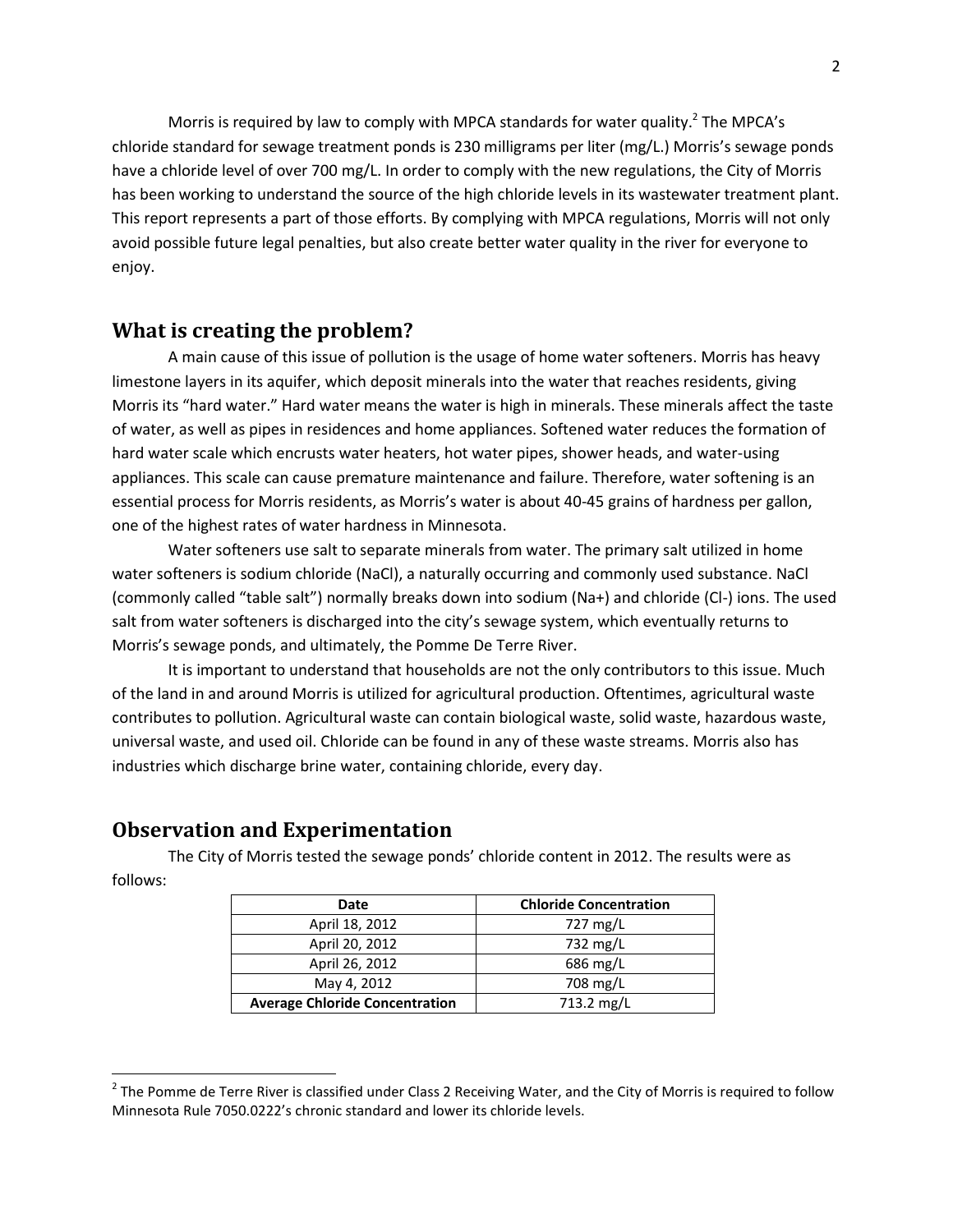The data shows that the average chloride concentration of the sewage treatment ponds in Morris during this time period was 713.2 mg/L. Center for Small Towns performed additional chloride level testing experiments by titration. Four samples from Morris Sewage Ponds #1 and #5. The average chloride content was 745.25 ppm or mg/L (See Appendix A.) From the available data and model testing results, it appears that Morris's sewage treatment ponds' average chloride concentration level is over 700 mg/L, which is over three times the MPCA standard of 230 mg/L.

Center for Small Towns was asked to build a model to estimate the chloride amounts that are discharged to treatment ponds by residents, depending on the number of meter connections in each household, and amount of water used. This model does not take into account other factors that may contribute to the final chloride concentration in sewage treatment ponds, such as industrial water usage; this fact may cause the model's results to be higher or lower than the actual chloride concentration in sewage treatment ponds. However, the Center took care in creating as accurate of a model as possible. To build an accurate model, Center for Small Towns used the Morris community's water usage data. In 2012, there were 1,515 meter connections and 159,043,523 gallons of water sold. Average residential water usage in 2012 was about 8748 gallons per month. Center for Small Towns also took into account efficiency ratings for water softeners, depending on their age. This information was attained through a local business, EcoWater, which assisted in developing estimates on both low and high-efficiency water softeners.<sup>3</sup>

For this model we assumed that, on average, one person uses 80 gallons of water every day, and three people share one meter connection. It is also important to note that 60.66% of salt is chloride. Center for Small Towns modeled two test cases. In Test Case #1, it was assumed that 90% of Morris residents use high-efficiency water softeners.

| <b>Water Softener</b><br><b>Type</b> | <b>Percent of Residents</b><br><b>Using This Type</b> | <b>Number of Meter</b><br><b>Connections for this</b><br>Type | <b>Amount of Salt</b><br><b>Used Monthly by</b><br>this Type | <b>Total Monthly Salt</b><br><b>Usage by Morris</b><br><b>Residents</b> | <b>Total Monthly</b><br><b>Chloride Pollution</b><br>from Residents |
|--------------------------------------|-------------------------------------------------------|---------------------------------------------------------------|--------------------------------------------------------------|-------------------------------------------------------------------------|---------------------------------------------------------------------|
| Low-efficiency                       | 10%                                                   | 151.5                                                         | 360 pounds                                                   | 152,712 pounds                                                          | $838 \text{ mg/L}$                                                  |
| High-efficiency                      | 90%                                                   | 1,363.5                                                       | 72 pounds                                                    |                                                                         |                                                                     |

In Test Case #1, the model calculates a total concentration of 838 mg/L of chloride (discharged from residents) in Morris sewage treatment ponds.

In Test Case #2, the model assumptions were changed to 50% percent of Morris residents using high-efficiency softeners, and 50% using low-efficiency. The model calculates a total concentration of 1,483 mg/L of chloride (discharged from residents) in Morris sewage treatment ponds.

 $\overline{\phantom{a}}$ 

 $^3$  According to our source from EcoWater, high-efficiency water softeners use 80% less salt than low-efficiency water softeners. High-efficiency water softeners use 1 pound of salt to soften 5,000 grains of hardness. 50 grains of hardness is found in every 1 gallon of water. High-efficiency water softeners need 120 gallons of water to recharge.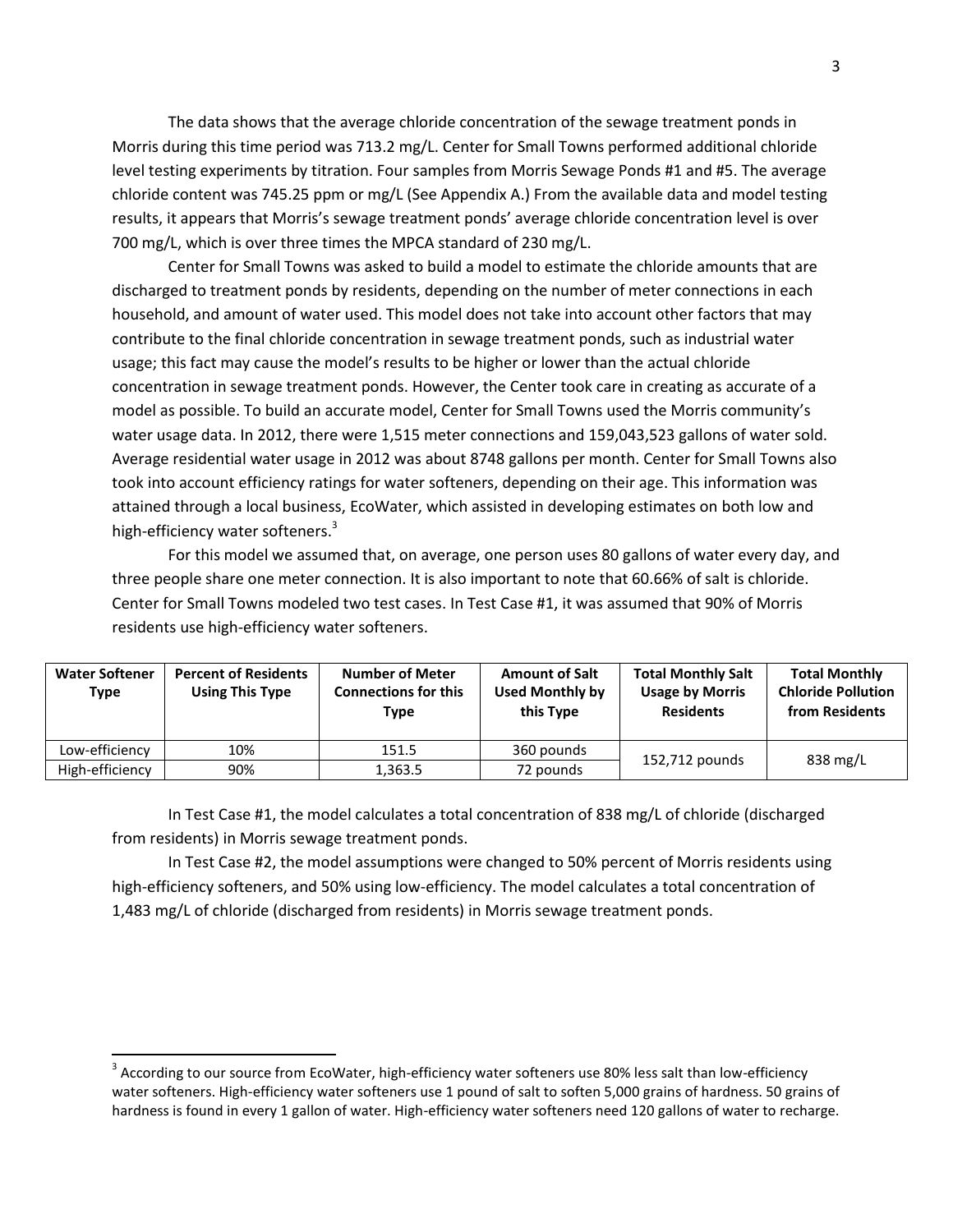| <b>Water Softener</b><br>Type | <b>Percent of Residents</b><br><b>Using This Type</b> | <b>Number of Meter</b><br><b>Connections for this</b><br>Type | <b>Amount of Salt</b><br><b>Used Monthly by</b><br>this Type | <b>Total Monthly Salt</b><br><b>Usage by Morris</b><br><b>Residents</b> | <b>Total Monthly</b><br>Chloride <sup>4</sup> Pollution<br>from Residents |
|-------------------------------|-------------------------------------------------------|---------------------------------------------------------------|--------------------------------------------------------------|-------------------------------------------------------------------------|---------------------------------------------------------------------------|
| Low-efficiency                | 50%                                                   | 757.5                                                         | 360 pounds                                                   | 327,240 pounds                                                          |                                                                           |
| High-efficiency               | 50%                                                   | 757.5                                                         | 72 pounds                                                    |                                                                         | 1,483 mg/L                                                                |

These experiments provided data that explains only *residential* chloride discharges. Other factors take part in contributing to the final chloride level in the ponds themselves. Such factors can include: rainwater, waste water treatment plant evaporation, and commercial chloride waste.

Center for Small Towns then modeled the amount of salt usage required to meet the MPCA's regulation. According to the model, residents' salt usage has to be 72% lower to meet the regulation. Assuming that 10% of people use low-efficiency softeners and 90% use high-efficiency softeners, then the average salt usage per month for a low-efficiency softener would be 100.8 pounds, and a highefficiency softeners' average salt usage per month would be 20.16 pounds. Total salt used by Morris residents would therefore be 42,760 pounds. The final chloride concentration based on only residential water usage would be 234.50 mg/L. This solution would require residents to use less than a third of the water that they currently use, which is impractical, and it does not factor in commercial water use. The concentration of the actual sewage treatment ponds would be higher than 234.50 mg/L when factoring in commercial use. It is uncertain how much higher that number would be, though. However, the data clearly demonstrates that even if every resident of Morris used high-efficiency water softeners, chloride pollution levels would still not meet MPCA standards.

#### <span id="page-6-0"></span>**Possible Solutions to the Problem**

There are several possible solutions for the chloride pollution challenge. The city could pass new regulations or laws about old or low-efficiency water softeners. As shown in our data, using highefficiency softeners and putting less salt in softeners can help lower the city's chloride level. The data also reveals, however, that the responsibility of lowering chloride levels cannot be taken on solely by residents' private use of water. Successfully meeting the MPCA's new standard is highly likely to require a combination of solutions.

It is possible to treat hard water before it reaches residents. This is often done by building a central water treatment plant. To explore solutions for this project, Center for Small Towns contacted the engineer that worked on the Breckenridge, MN water treatment plant. The information we received was from a contact at Advanced Engineering and Environmental Services, Inc. Similar to Morris, the City of Breckenridge dealt with a "hard water" problem. However, they are now using lime softening technology to soften the community's water. As a result, the city dramatically reduced the chloride level in their sewage ponds.

Lime softening usually consists of the steps of chemical feed, rapid mix, flocculation, sedimentation, and re-carbonation. This process is a way to remove minerals from hard water without disposing of those minerals into sewage treatment areas. The time and money it takes to construct or upgrade a regular water treatment plant into a lime softening water treatment plant depends upon many variables. Such variables include: where the plant will be located, the ability to upgrade an existing plant, and considerations regarding how the untreated water should be "plumbed" into the water treatment plant. It may take between 16 months and 20 months to construct a new water treatment plant (See Appendix B.)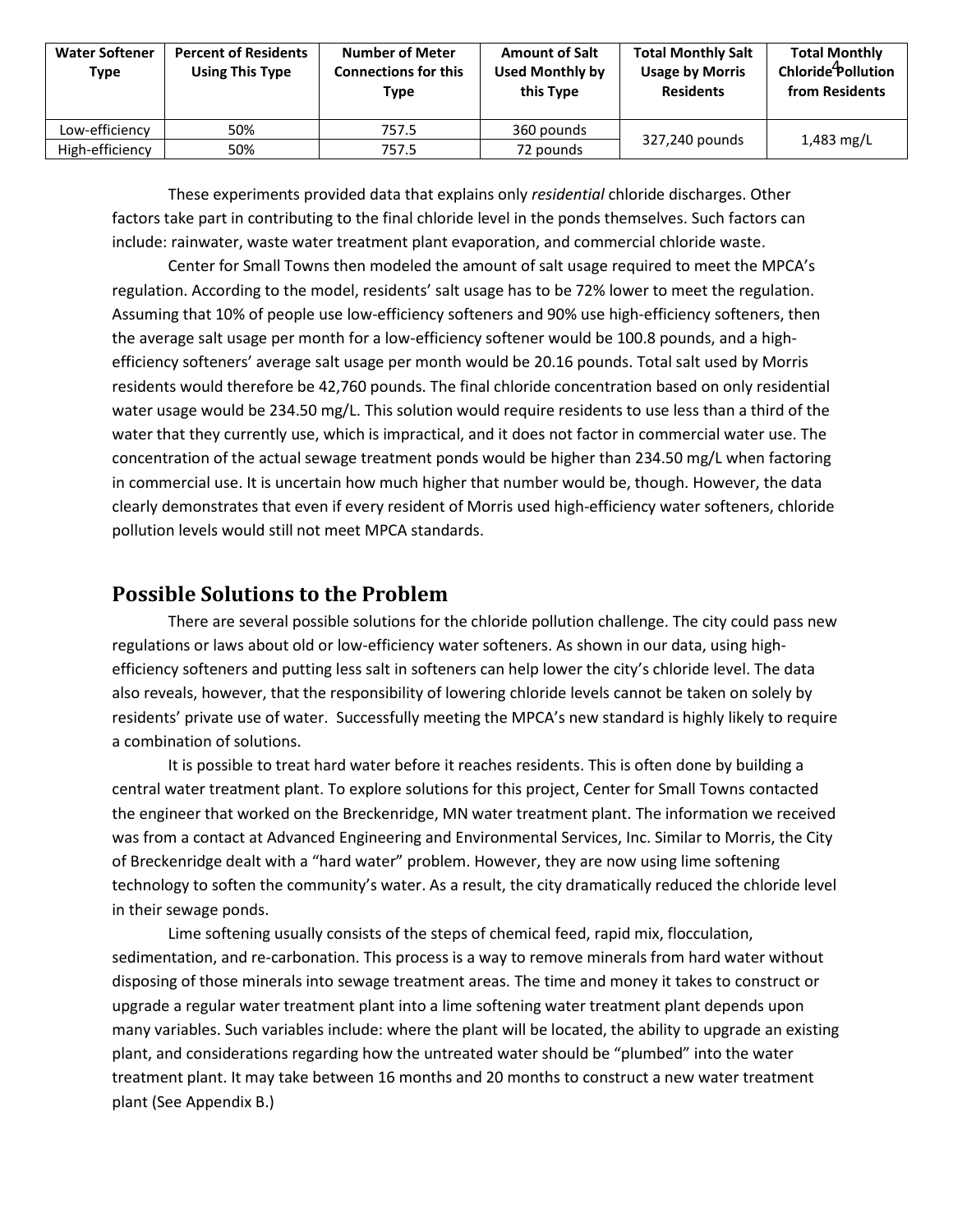Besides lime softening, there are other softening processes available for consideration. Membrane softening, or split treatment with reverse osmosis are two alternatives. However, these alternatives could produce their own waste. In some situations, these processes may be more feasible than lime softening. Further review would be needed for a community the size of Morris.

In the event of building a new water treatment plant, some residents would still prefer to use water softeners, but the concentration of chloride that the wastewater system would receive would be significantly lower with the water being "pre-softened" through lime softening or other water treatment technologies before it reaches residents. The amount of salt used per month to soften home water would drop significantly, and a large portion of the community would likely get rid of their softeners once they needed to be replaced or upgraded.

The challenge facing Morris is demanding, but with careful consideration of the data and possible solutions provided, it is possible to preserve the quality of Morris's water, meet MPCA standards, and sustain a healthy Pomme de Terre River.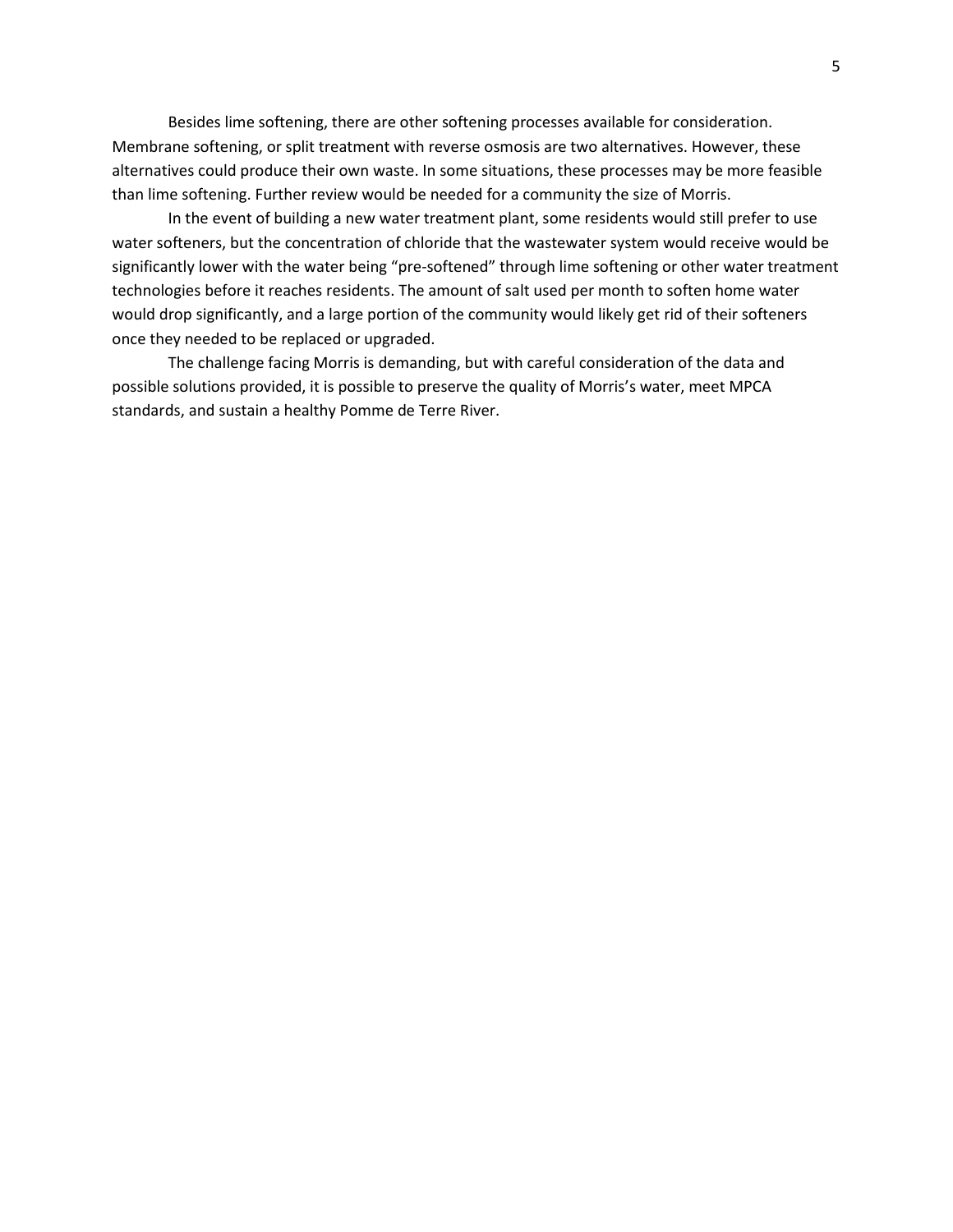#### <span id="page-8-0"></span>**Appendix A – Chloride Titration Experiment Procedure**

- A. Materials Needed
	- i. Chemicals
		- 1. Silver nitrate solution of known concentration
		- 2. Sodium chromate indicator
		- 3. Water samples for analysis
	- ii.Equipment
		- 1. 24-well wellplate
		- 2. 2 graduated-stem plastic pipets
		- 3. Small stirring rod or toothpick
		- 4. 2 small beakers or other containers for silver nitrate (AgNO3) and water
		- 5. Piece of white paper
- B. Experiment Procedure
	- i. Collect water samples at sewage ponds.
	- ii. Practice doing chloride titrations with tap water and silver nitrate.
	- iii. Titrate the collected water samples with silver nitrate.
	- iv. Calculate the concentration of chloride in the collected samples.
	- v. Compare class data for different water samples.
	- vi. Draw conclusions about human impact on the local aquatic environment.
- C. How to Calculate the Concentration (Molarity) of Chloride
	- i. Molarity of chloride = molarity of silver nitrate  $\times$  number of drops of silver nitrate ÷ number of drops of water sample
- <span id="page-8-1"></span>D. Experiment Result
	- i. Center for Small Towns has tested four samples from Morris Sewage Pond #1 and #5. The average chloride content was 745.25 ppm or milligrams per liter.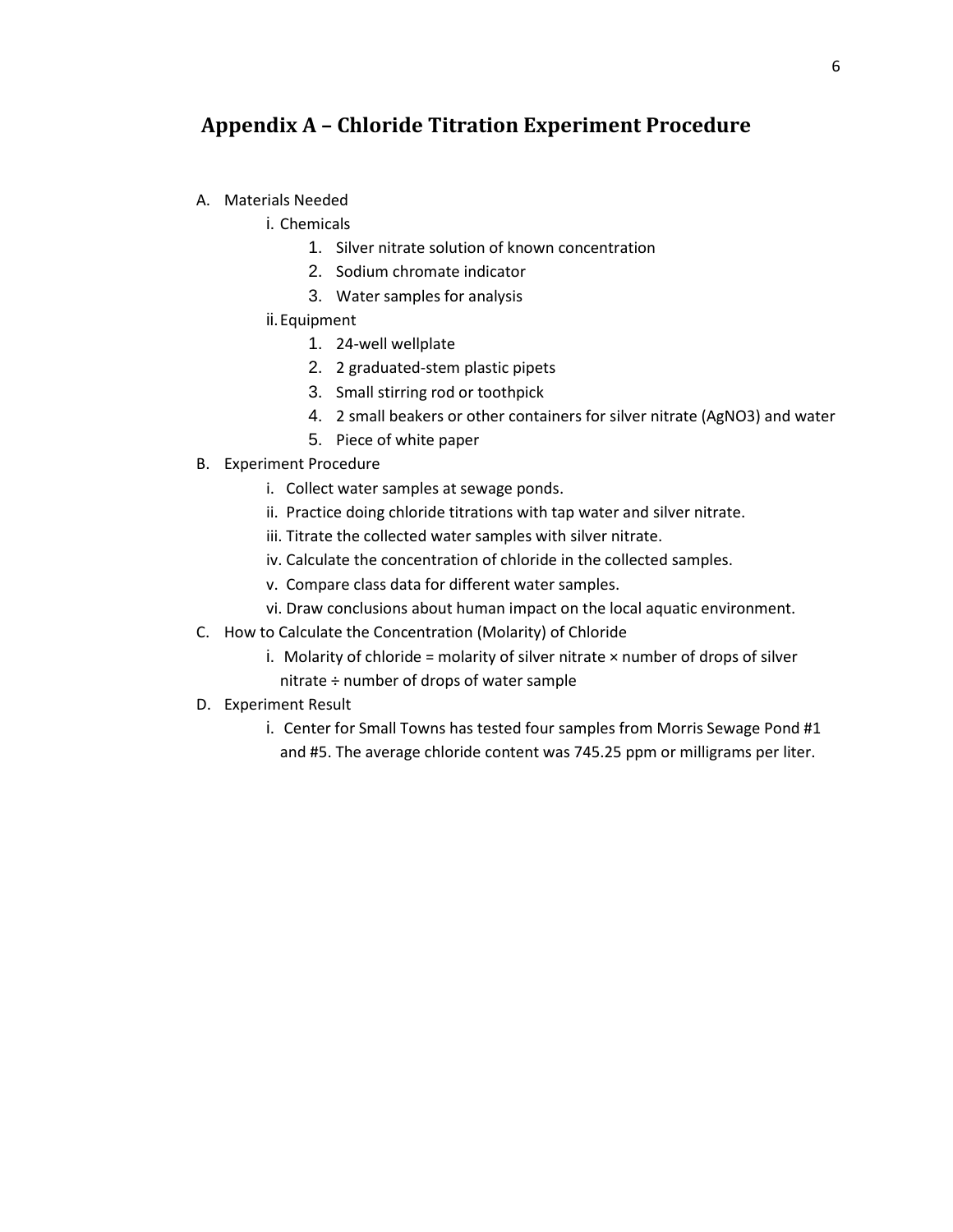#### **Appendix B – Lime Softening Details**

The process of lime softening can work in different ways. Lime and lime-soda ash softening design is presented in Section 4.4 of *Ten States Standards*. Lime and lime-soda ash softening usually consists of chemical feed, rapid mix, flocculation, sedimentation, and re-carbonation. The lime softening processes may be categorized as single-stage, two-stage, or split-treatment processes, the latter two of which require two softening sedimentation basins. Single-stage softening is ideal for removal of carbonate hardness (calcium and magnesium associated with bicarbonate ions.) The addition of soda ash to the single-stage process will remove some non-carbonate hardness (calcium and magnesium associated with chloride and sulfate ions.) Two-stage and split-treatment processes accomplish both carbonate and non-carbonate hardness removal effectively using two basins in a series. The second sedimentation basin is primarily to accomplish the non-carbonate hardness removal. Greater chemical efficiency is achieved and chemical costs are reduced by using the split-treatment process when raw water magnesium concentrations are high. In split-treatment, the entire lime dose (excess) is applied to only the fraction of the total plant flow that passes through the first stage. When split-treatment is used, the bypass line around the first stage should be sized for the total plant flow, and a means of measuring and splitting the flow must be provided. Solids go through type rapid mix and flocculation, and sedimentation equipment is typically used for softening. Design requirements are presented in Section 4.1.5 of *Ten States Standards*. Examples of solids contact clarification systems by Degremont Technologies and Siemens are shown in Figure 1.1 and Figure 1.2. The units should be designed for the maximum daily demand adjusted for desired plant operation hours. It is recommended that lime be fed directly into the rapid mix zone. This rapid mix zone should have a hydraulic detention of 30 seconds or less and a velocity gradient sufficiently large to ensure rapid dispersion of the chemical and sludge solids. The flocculation equipment speed and/or pitch shall be adjustable, provide coagulation in a separate chamber or baffled zone, and provide flocculation and mixing of at least 30 minutes. A minimum slurry concentration of one percent must be maintained, but typically such units maintain slurry concentrations exceeding two percent. A means of providing sludge recycling to the rapid mix should be included in the solids contact units' design.



*Courtesy of Infilco Degremont, Inc.*

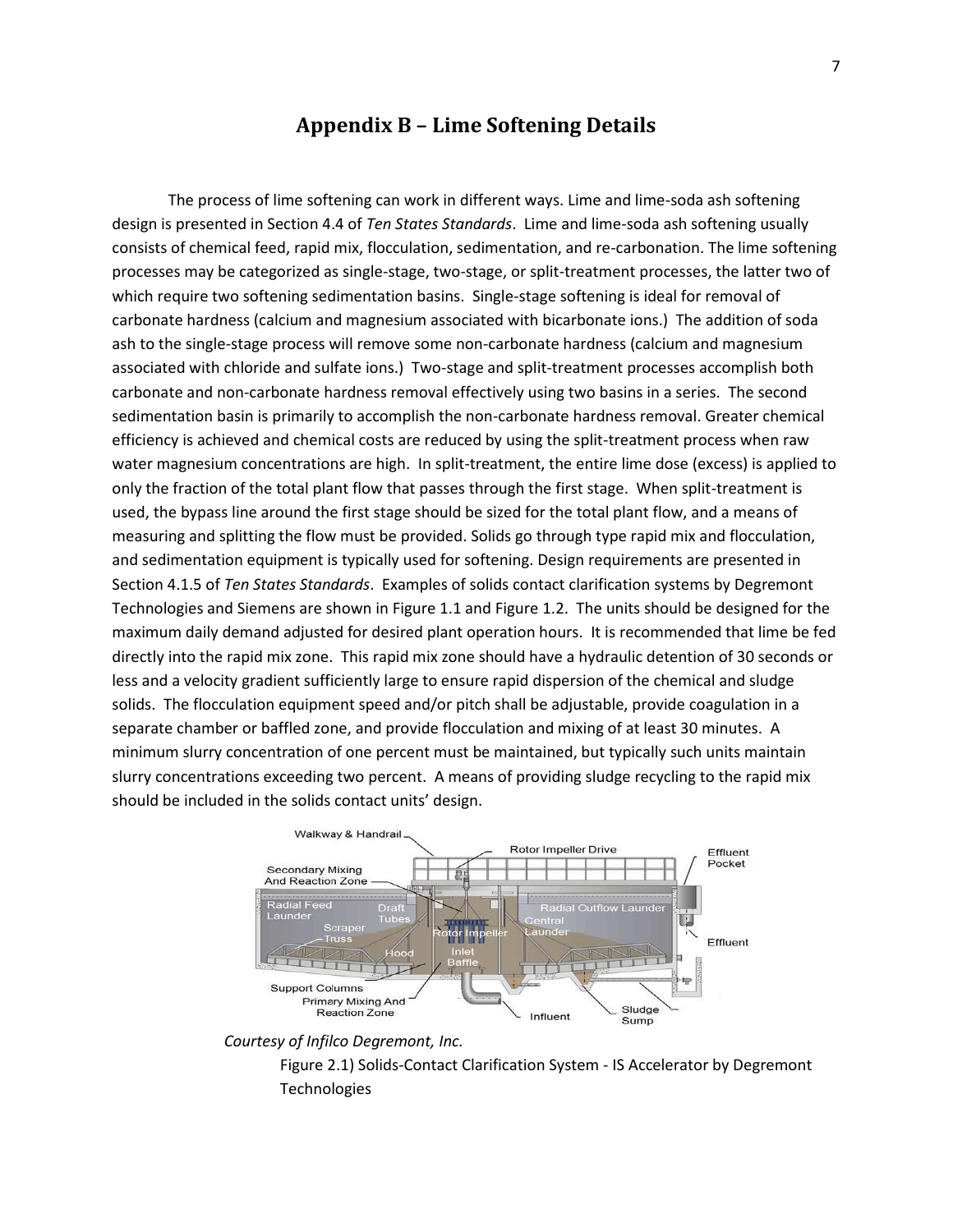

#### *Courtesy of Vessco, Inc.* Figure 2.2) Solids-Contact Clarification System - Contraflow by Siemens

*Ten States Standards* also recommends the use of sludge concentrators and sludge removal for solids contact units. Sludge concentrators should be either internal or external designs, which obtain a concentrated sludge with a minimum wastewater. A total water loss of three percent is considered acceptable for softening units. The minimum solids concentration in the waste sludge is typically at least five percent by weight. Mechanical sludge removal equipment should be provided in the solids contact units. Large basins should have at least two sumps for collecting sludge located in the central flocculation zone. Sludge removal pipes must be at least three inches in diameter, arranged to facilitate cleaning and operator observations, and with valves located outside the tank. Upflow velocities should not exceed 1.75 gpm/ft<sup>2</sup> of effective tank plan area measured at the slurry separation line. Weirs should be spaced so that maximum horizontal travel of water across the surface to the collection trough is 10 feet. Weir height shall be adjustable, and weirs shall be at least equivalent in length to the tank perimeter. Weir loadings shall not exceed 20 gpm per foot of weir length. *Ten States Standards* also provides for the use of inclined tubes or plate settlers within the solids contact units to allow increased hydraulic loads.

Re-carbonation of the lime-softened water is required to stabilize the water chemistry. Section 4.8 of *Ten States Standards* presents the re-carbonation process design requirements. Adequate detention time for re-carbonation is necessary to ensure the chemical reaction between the carbon dioxide and the water is complete. *Ten States Standards* recommends a minimum detention time of 20 minutes, but this is assuming the use of a gas type carbon dioxide chemical feed system. If a carbonic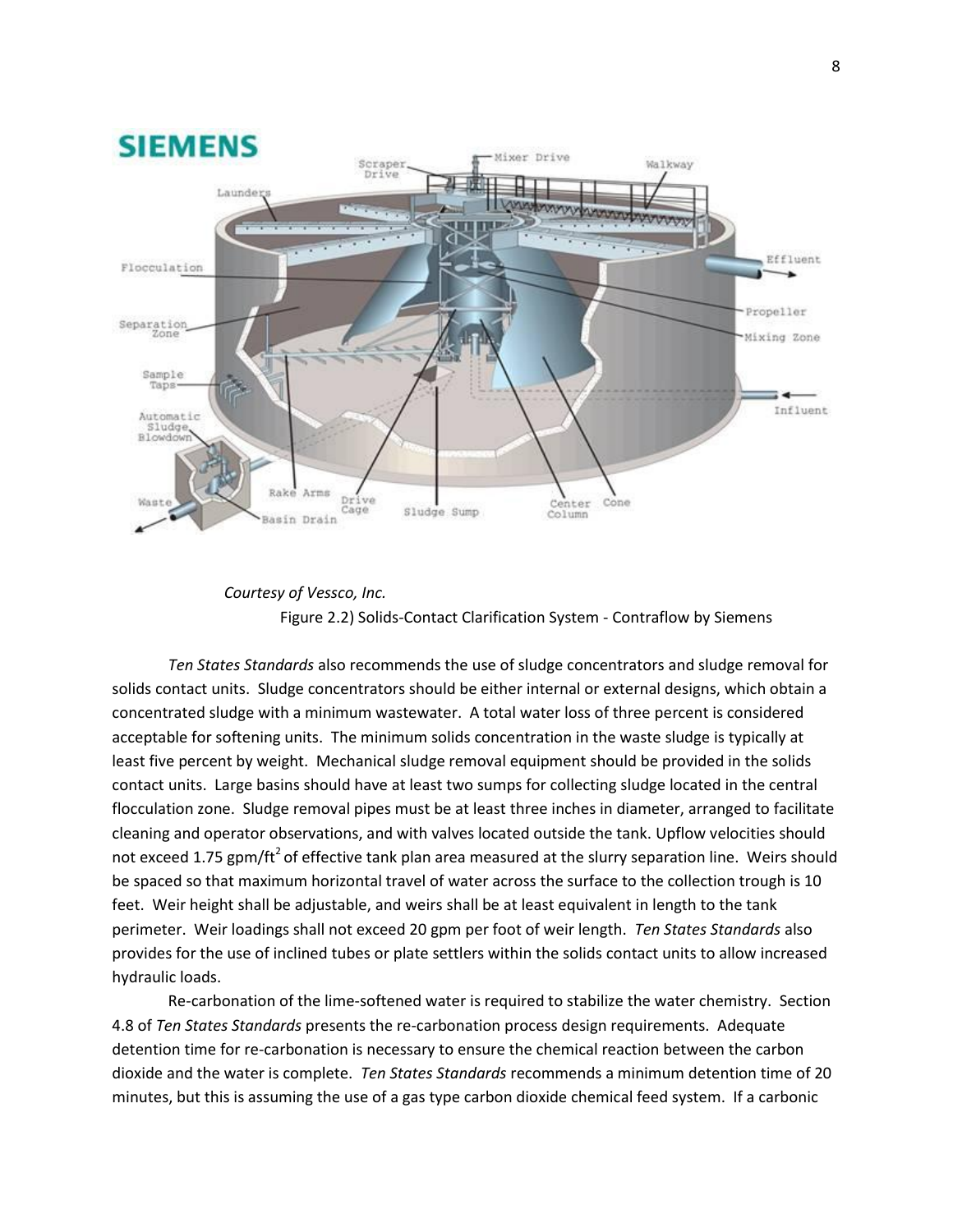acid pressurized solution feed system is used, the required chemical reaction time between the solution and the water is much less than with a gas carbon dioxide system. In carbonic acid pressurized solution feed systems, the majority of the chemical reaction (99.9 percent) takes place within three minutes of the carbonic acid injection. pH probes should be located near the injection point of the carbonic acid solution in the re-carbonation basin in order to maintain close control of the pH and stabilize the water within this three minute period. *Ten States Standards* also recommends that two compartments be provided in the re-carbonation basin. The first compartment (mixing compartment) should have a depth of at least 7.5 feet to provide adequate submergence on the diffuser and have a detention time of at least three minutes. The second compartment (reaction compartment) should provide adequate detention to complete the reaction. Where liquid carbon dioxide is used, adequate precautions must be taken to prevent carbon dioxide from entering the plant. The tank shall have provisions for draining and removal of sludge.

Within Section 5.1 of *Ten States Standards* there are design requirements outlined for lime and soda ash feeders and storage facilities. Separate feeders are required for lime and for soda ash. If automated controls are used, manual override shall be provided. The chemical feed rates should be flow proportional to the flow stream being dosed. Provisions to be considered when installing lime and soda ash chemical feed equipment also include: (1) locating the equipment within a separate room because of potential dust problems, (2) making the equipment readily accessible for observation/service, (3) measuring of the dry chemicals either volumetrically or gravimetrically, (4) providing adequate solution water and agitation, and (5) providing gravity feed from the solution tank to the rapid mix zone through convenient lines of minimum length. Solution water should be metered and must be protected against backflow cross-connections. Space for dry chemical storage should be provided for 30 days of chemical supply, or a minimum of 1.5 truckloads, and allow for convenient and efficient chemical handling.

The amount of water that lime softening can soften depends on the raw water hardness and the goals the city establish for the water utility. If the raw water hardness is 600 mg/L and the goal is to reduce to 150 mg/L, the city would be removing 450 mg/L as CaCO<sub>3</sub> of hardness. 450 mg/L ÷ 17.1 grains per gallon per mg/L as  $CaCO<sub>3</sub> = 26.3$  grains per gallon.

Construction materials typically used for water treatment plant are block, bricks, precast, and other construction materials. Single-story is not recommended for a water treatment plant, because of the depth of the basins required for lime softening. Storages are recommended for lime and chemicals.

Cost per million gallons per day (mgd) is probably between \$4 and \$5 per gallon. In other words, if the city has a 1.5 mgd lime softening water treatment plant it will cost between \$6.0 million and \$7.5 million to construct. There are some economies of scale as the city gets larger. For a 3.0 mgd lime softening water treatment plant, the values may be closer to between \$3.75 and \$4.75 per gallon. The Breckenridge area has constructed lime softening water treatment plants at costs as low as about \$2.50 per gallon. However, that was about five years ago and the construction economy was very tight back then. This was also for a 6.8 mgd expansion (Bergantine.)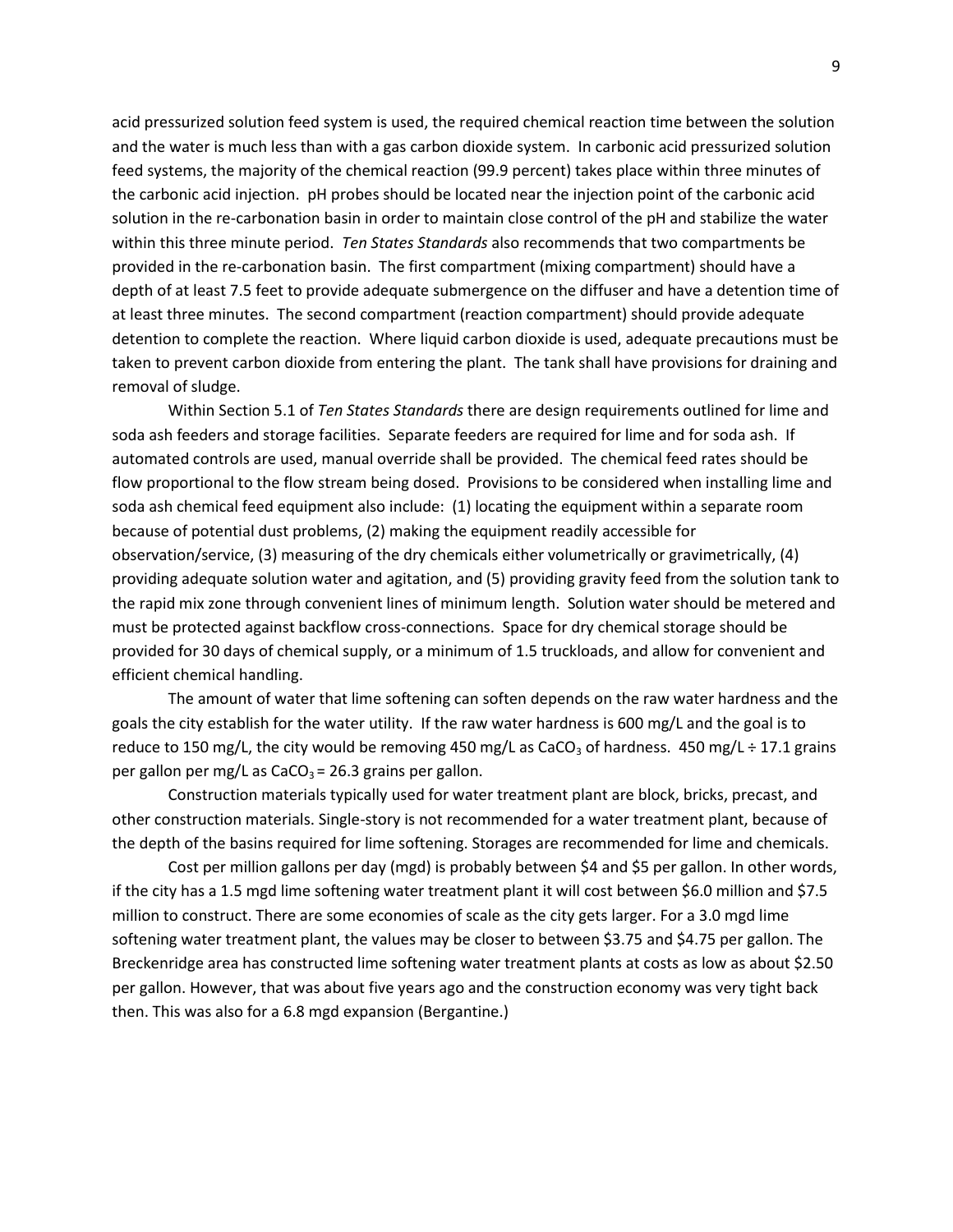#### **Works Cited**

- <span id="page-12-0"></span>1. Bergantine, Brian R. "List of Questions about Lime Softening." Message to the author. 17 July 2013. E-mail.
- 2. "Clean Water Act." *National Pollutant Discharge Elimination System (NPDES)*. N.p., n.d. Web. 16 Aug. 2013. <http://cfpub.epa.gov/npdes/cwa.cfm?program\_id=45>.
- 3. "Minnesota Pollution Control Agency." *What Is a Watershed?* Minnesota Pollution Control Agency, n.d. Web. 16 Aug. 2013. <http://www.pca.state.mn.us/index.php/water/watertypes-and-programs/surface-water/watershed-approach/what-is-a-watershed.html>.